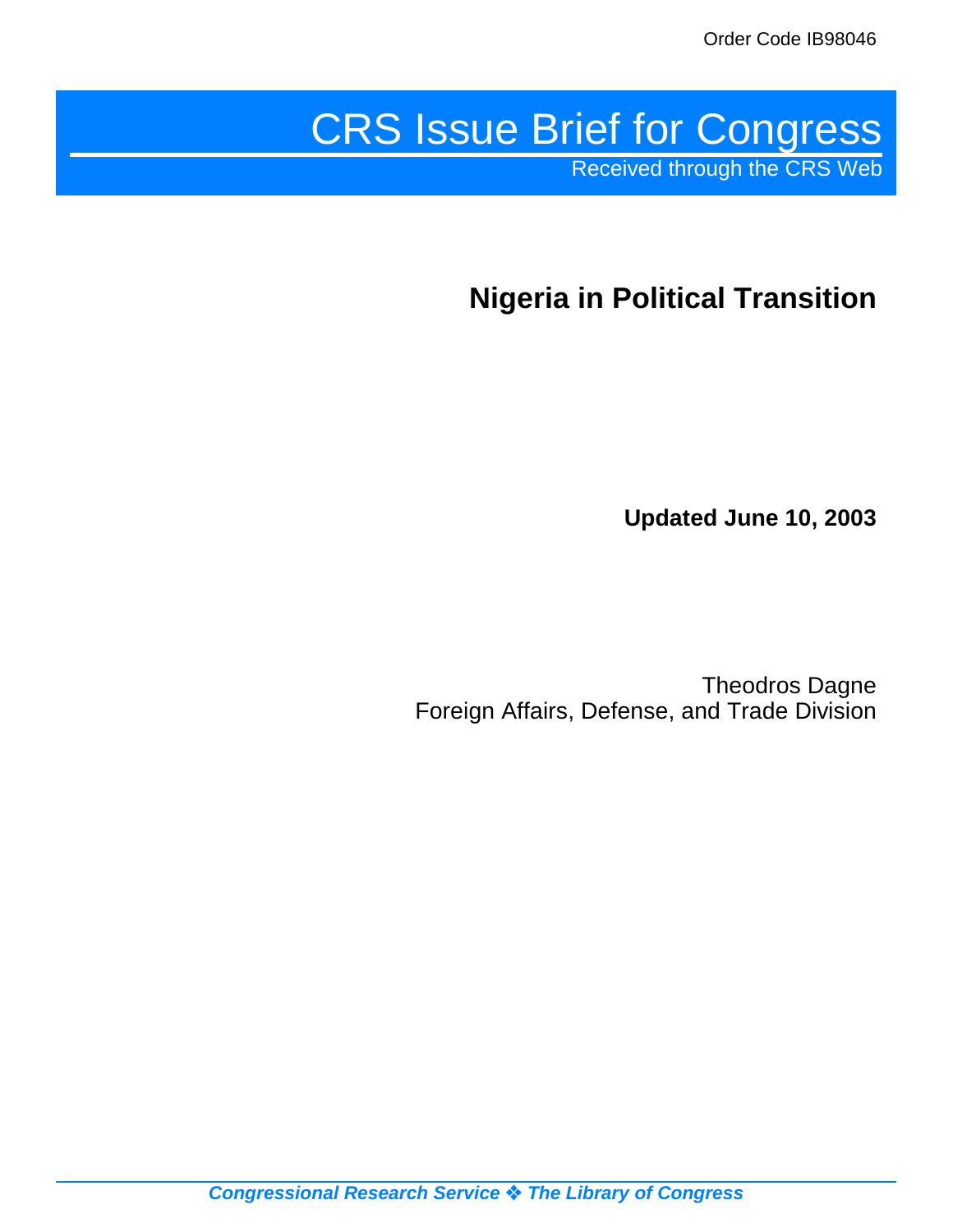# **CONTENTS**

**SUMMARY** 

MOST RECENT DEVELOPMENTS

BACKGROUND AND ANALYSIS

Historical and Political Background

Transition to Civilian Rule Elections The 2003 Elections Background

Current Economic and Social Conditions

Chronology of Recent Events

Issues in U.S.-Nigerian Relations Background The United States and the Obasanjo Government

CONGRESSIONAL HEARINGS, REPORTS, AND DOCUMENTS

FOR ADDITIONAL READING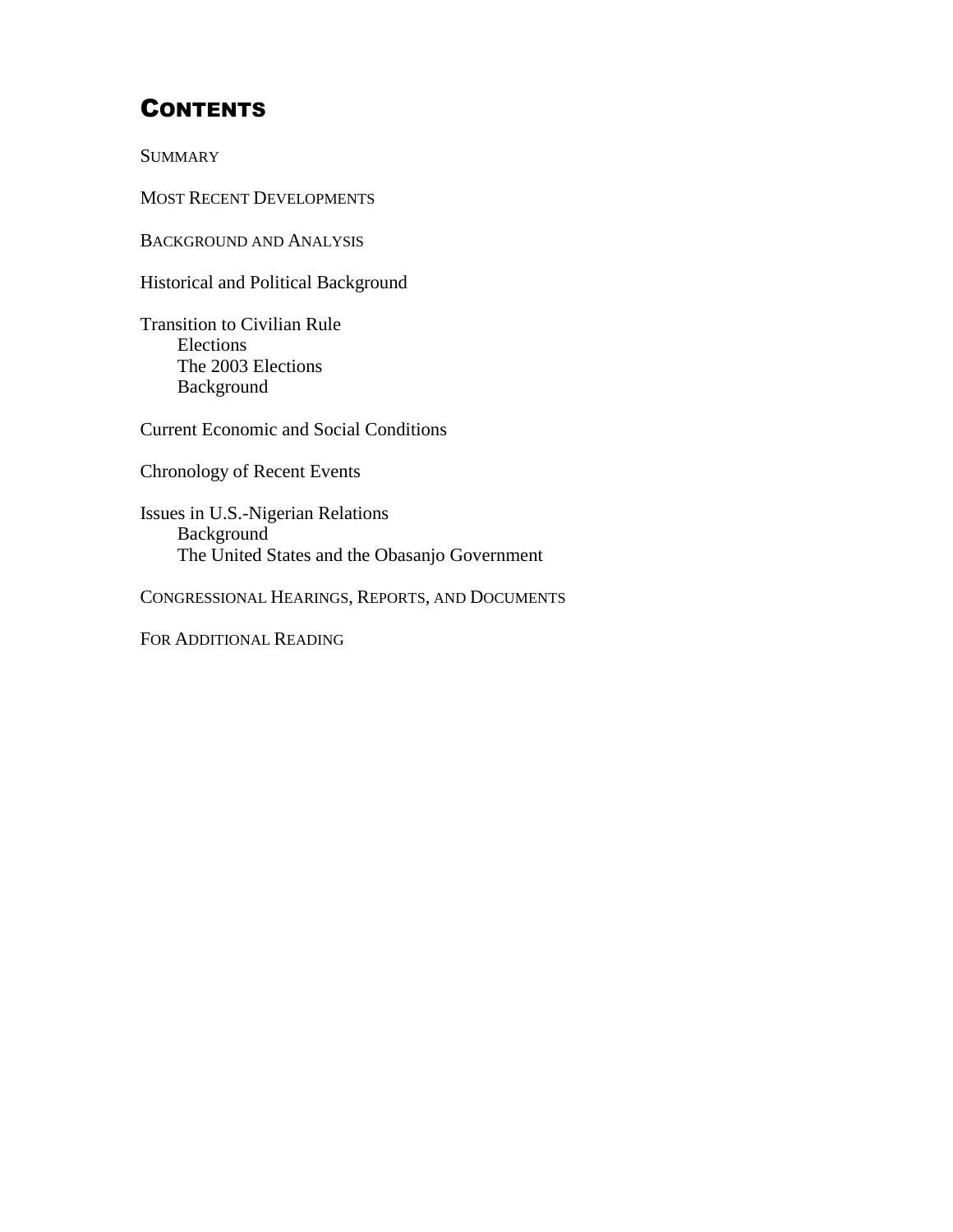## Nigeria in Political Transition

### **SUMMARY**

On June 8, 1998, General Sani Abacha, the military leader who took power in Nigeria in 1993, died of a reported heart attack and was replaced by General Abdulsalam Abubakar. On July 7, 1998, Moshood Abiola, the believed winner of the 1993 presidential election, also died of a heart attack during a meeting with U.S. officials. General Abubakar released political prisoners and initiated political, economic, and social reforms. He also established a new independent electoral commission and outlined a schedule for elections and transition to civilian rule, pledging to hand over power to an elected civilian government by May 1999.

In late February 1999, former military leader General Olusegun Obasanjo was elected president and was sworn in on May 29, 1999. Obasanjo won 62.8% of the votes (18.7 million), while his challenger, Chief Olu Falae received 37.2% of the votes (11.1 million). In the Senate elections, the People's Democratic Party (PDP) won 58% of the votes, the All People's Party (APP) 23%, and the Alliance for Democracy (AD) 19%. In the elections for the House of Representatives, PDP received 59% of the votes, AD 22%, and APP 20%.

In mid-April 2003, President Obasanjo was re-elected to a second term, and the PDP won a majority in the legislative elections. The elections, however, were marred by serious irregularities and electoral fraud, according to international election observers.

Relations between the United States and Nigeria improved with the transfer of power to a civilian government. In late October 1999, President Obasanjo met with President Clinton and other senior officials in Washington. President Clinton pledged substantial increase in U.S. assistance to Nigeria. In August 2000, President Clinton paid a state visit to Nigeria. He met with President Obasanjo in Abuja and addressed the Nigerian parliament. Several new U.S. initiatives were announced, including increased support for AIDS prevention and treatment programs in Nigeria and enhanced trade and commercial development.

In May 2001, President Obasanjo met with President Bush and other senior officials in Washington. The two presidents discussed a wide range of issues, including trade, peacekeeping, and the HIV/AIDS crisis in Africa. President Bush pledged \$200 million into a new global fund for HIV/AIDS. In fiscal year 2001, Nigeria received \$77.7 million in economic and development assistance. The Bush Administration has requested \$66.2 million for FY2003. In early November 2001, President Obasanjo paid a visit to Washington to express his government's support for the U.S. led anti-terrorism campaign. In June 2002, President Obasanjo paid a short visit to Washington, his second visit in less than a year.

Nigeria continues to make progress in strengthening its fragile democracy but faces serious economic challenges. With a population of over 126 million, Nigeria remains relatively stable, although ethnic and religious clashes in some parts of the country have led to massive displacement of civilian populations. Thousands of civilians have been killed over the past several years and many more wounded in religious clashes.

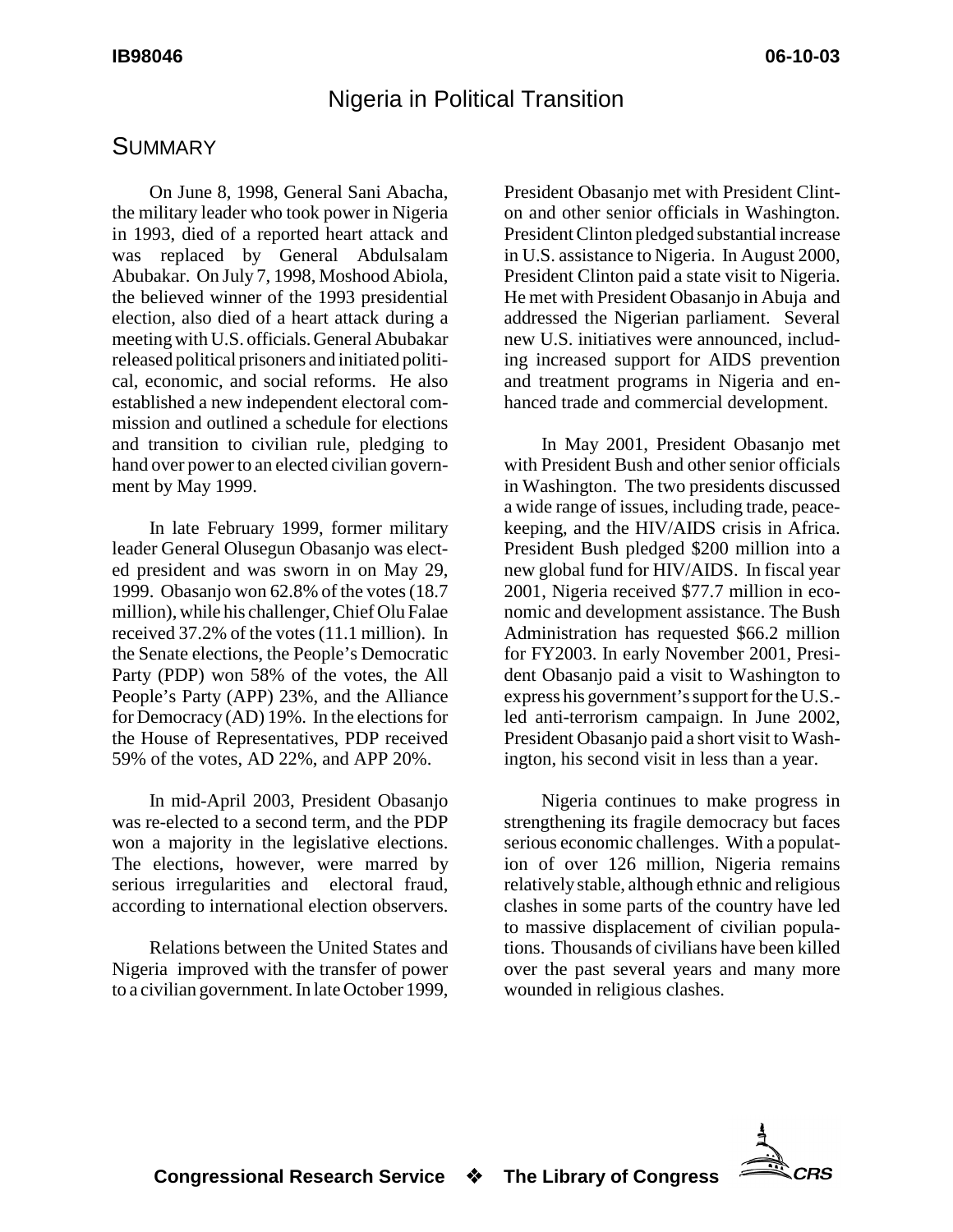### MOST RECENT DEVELOPMENTS

On May 30, 2003, President Obasanjo was sworn in for a second term as President. He pledged to end poverty and corruption in Nigeria and promised to heal the rifts created by an election marred by fraud and irregularities. More than a dozen African leaders attended the inauguration ceremony.

The Appeals Court in Katsina State adjourned without hearing the case of Amina Lawal, who was sentenced to death by stoning for adultery, because the judges failed to form a quorum. The Court has schedule to hear her case on August 27, 2003.

# BACKGROUND AND ANALYSIS

# **Historical and Political Background**

Nigeria, the most populous nation in Africa with an estimated 107 million people, has been in political turmoil and economic crisis intermittently since independence in October 1960. The current borders were demarcated byBritish colonial rulers in 1914, on the eve of World War I, by merging the British dependencies of Northern and Southern Nigeria into a single territory with promising economic prospects. The new Nigeria, as defined by the British, placed over 250 distinct ethnic groups under a single administrative system. Of this large number of groups, ten account for nearly 80% of the total population, and the northern Hausa-Fulani, the southwestern Yoruba, and the southeastern Ibo, have traditionallybeen the most politically active and dominant. Since gaining independence from Britain in 1960, Nigerian political life has been scarred by conflict along both ethnic and geographic lines, marked most notably by northern and Hausa domination of the military and the Biafran secession movement and civil war fought by the Ibo from 1967 to 1970. Questions persist as to whether or not Nigeria and its multitude of ethnic groups can be held together as one nation, particularly in light of the degree to which misrule has undermined the authority and legitimacy of the state apparatus; but many Nigerians feel a significant degree of national pride and belief in Nigeria as a state.

Nigeria's political life has been dominated by military coups and long military-imposed transition programs to civilian rule. The military has ruled Nigeria for approximately 28 of its 41 years since independence. In August 1985, General Ibrahim Babangida ousted another military ruler, General Muhammadu Buhari, and imposed a transition program that lasted until June 1993, when Nigeria held its first election in almost a decade, believed to be won by Chief Moshood K. O. Abiola, a Yoruba businessman from the south. In the same month, General Babangida annulled the presidential election because of what he called "irregularities in the voting" and ordered a new election with conditions that Abiola and his challenger be excluded from participating. Amid confusion and growing political unrest Babangida handed over power to a caretaker government in August 1993, then ousted the caretaker the following November.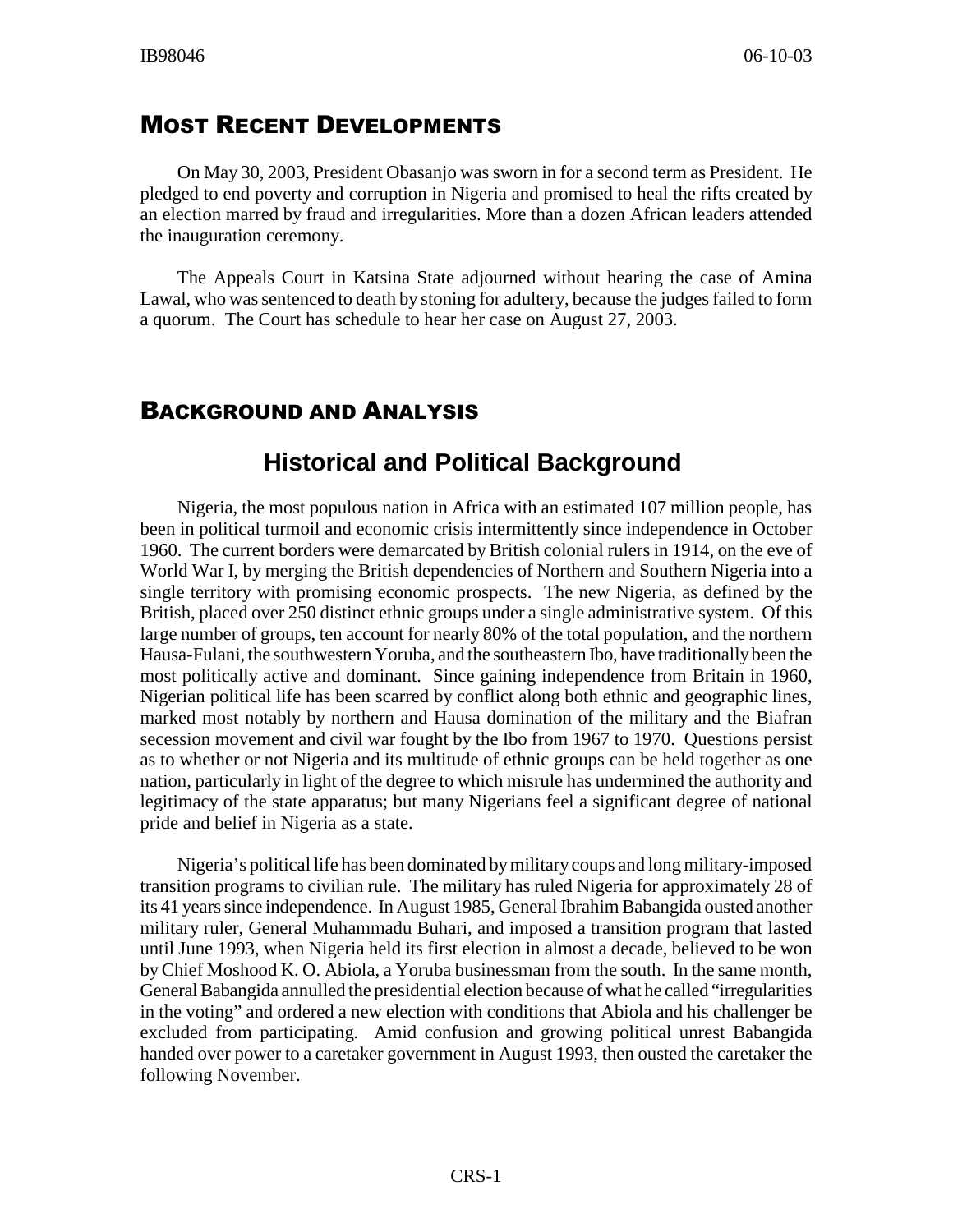General Sani Abacha took power in November 1993. Abacha had been an active participant in several Nigerian military coups and was an authoritarian figure who seemed unmoved by international opinion. Beginning in 1995, Abacha imprisoned hundreds of critics, including former militaryleader Olusegun Obasanjo, the onlyNigerian militaryleader to have handed over power voluntarily to an elected civilian government, and Moshood Abiola, who was charged with treason after declaring himself president following the annulled election. The senior wife of Abiola, Kudirat Abiola, was assassinated in June 1996 by unidentified men. Her daughter blamed the military junta.

In October 1995, under pressure to implement political reforms, Abacha announced a 3-year transition program to civilian rule, which he tightly controlled until his death on June 8, 1998. Abacha established the National Electoral Commission of Nigeria (NECON), which published guidelines for party registration, recognized five political parties in September 1996 and officially dissolved opposition groups after refusing to recognize them. The military professed its support for Abacha should he seek reelection as a civilian, and by April 20, 1998, all five parties had nominated Abacha as the single presidential candidate despite pressure by the international community and dissident groups. Major opposition figures, especially those in exile, dismissed the transition program and called for boycotts of the parliamentary and presidential elections. Only candidates from among the five statesanctioned political parties participated in state assembly elections held in December 1997 and parliamentary elections held on April 25, 1998. The United Nigeria Congress Party (UNCP), considered by many government opponents to be the army's proxy, won widespread victories.

# **Transition to Civilian Rule**

Abacha died, reportedly of a heart attack, on June 8, 1998. The Provisional Ruling Council quickly nominated Major General Abdulsalam Abubakar to assume the presidency. General Abubakar, a career serviceman from the Northern Hausa-speaking elite, was regarded as a military intellectual. He served as chief of military intelligence under General Ibrahim Babangida and was Abacha's chief of staff. He led the investigations of reported coup attempts by former President Olusegun Obasanjo and Lt. General Oladipo Diya, charges that, critics argue, were fabricated by the government. Following Abacha's death, General Abubakar addressed the nation and expressed his commitment to uphold the October 1998 hand-over date to civilian government established by Abacha. In an effort to prove his commitment, Abubakar released several prominent political prisoners, including General Olusegun Obasanjo.

Immediately following Abacha's death, pro-democracy leaders demanded that Abiola be released from prison and be declared the legitimate ruler of Nigeria. To mark the fifth anniversary of the annulled elections, many dissidents protested and demanded the release of Abiola in spite of a ban on demonstrations by the government. Reports of secret talks between top government officials and Abiola led many observers to believe that the government intended to release Abiola on the condition that he renounce his claim to the presidency. Government officials granted U.N. Secretary-General Kofi Annan an audience with Abiola in which Annan reportedly attempted to persuade Abiola to give up his title in order to earn immediate release. Annan reported that Abiola had agreed to renounce his title and cooperate with the transition program, and the government promised to release all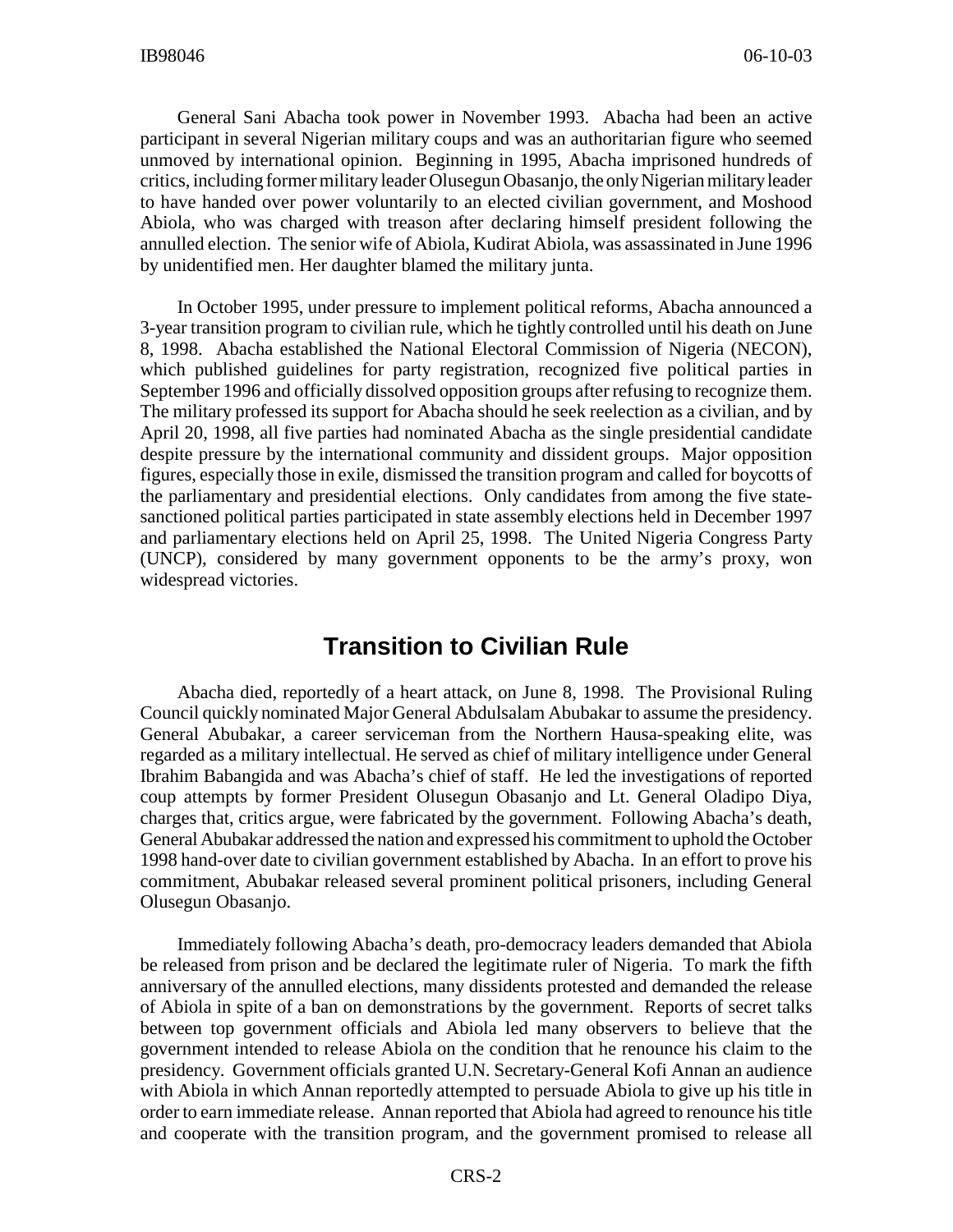political prisoners, including Abiola. However, a letter reportedly written by Abiola and published after his death called into question the accuracy of Annan's report. According to Abiola, Annan behaved like a "Nigerian diplomat" who wanted him to relinquish the title for which he and his supporters had fought over the past 5 years.

During a meeting with a U.S. delegation led by Undersecretary of State Thomas Pickering on July 7, 1998, Abiola suffered a heart attack and died soon after. Prodemocracy leaders immediately claimed that Abiola was murdered. The autopsy report, monitored by an independent team of Canadian, American, and British doctors, confirmed that Abiola died of natural causes due to a long-standing heart condition and that death as a result of poisoning was highly unlikely. Many observers said, however, that Abiola's care was deliberately neglected, resulting in his early demise. His death crushed the hopes of many democracy supporters and spurred riots for several days.



Abubakar replaced several of Abacha's top advisors in the military hierarchy with men of his own choosing, and began to establish a framework for the transition to civilian rule. On July 20, 1998, General Abubakar stated that the October 1998 hand-over date established by Abacha was unrealistic in light of the disruption caused by his death. He announced in a public speech a series of political and economic reforms that his government would implement before handing over power to an elected civilian government on the new official date of May 29, 1999. In an early effort to demonstrate his government's commitment to reconciliation, General Abubakar announced the release of all political detainees and decided to "withdraw all charges against political offenders."

Although politicians and leading opposition figures generally welcomed the transition program, many were disappointed that Abubakar rejected their call for a national unity government. The leader of the National Democratic Coalition of Nigeria (NADECO), a leading opposition group, proposed a sovereign conference to decide how the different ethnic groups should be represented to draft a constitution for the nation as a whole, at which point elections would be held. Abubakar rejected this suggestion, saying that it replaces one unelected government with another, that the process would take too long, and that "such an arrangement is full of pitfalls and dangers, which this administration cannot accept."

In August and September, Abubakar undertook rapid and dramatic reforms to the Nigerian political system and economy. He replaced Abacha's top security staff and cabinet and dissolved the five political parties that Abacha had established. He abolished major decrees banning trade union activity, which had been used by Abacha to put down the political strikes that followed the nullification of the 1993 election results and ended treason charges against Nobel Prize-winning writer Wole Soyinka and 14 others. Abubakar has also made a concerted effort to appeal to Nigerians in exile to return home and assist in the transition process, and many have done so, most notably Nobel Prize-winning author Wole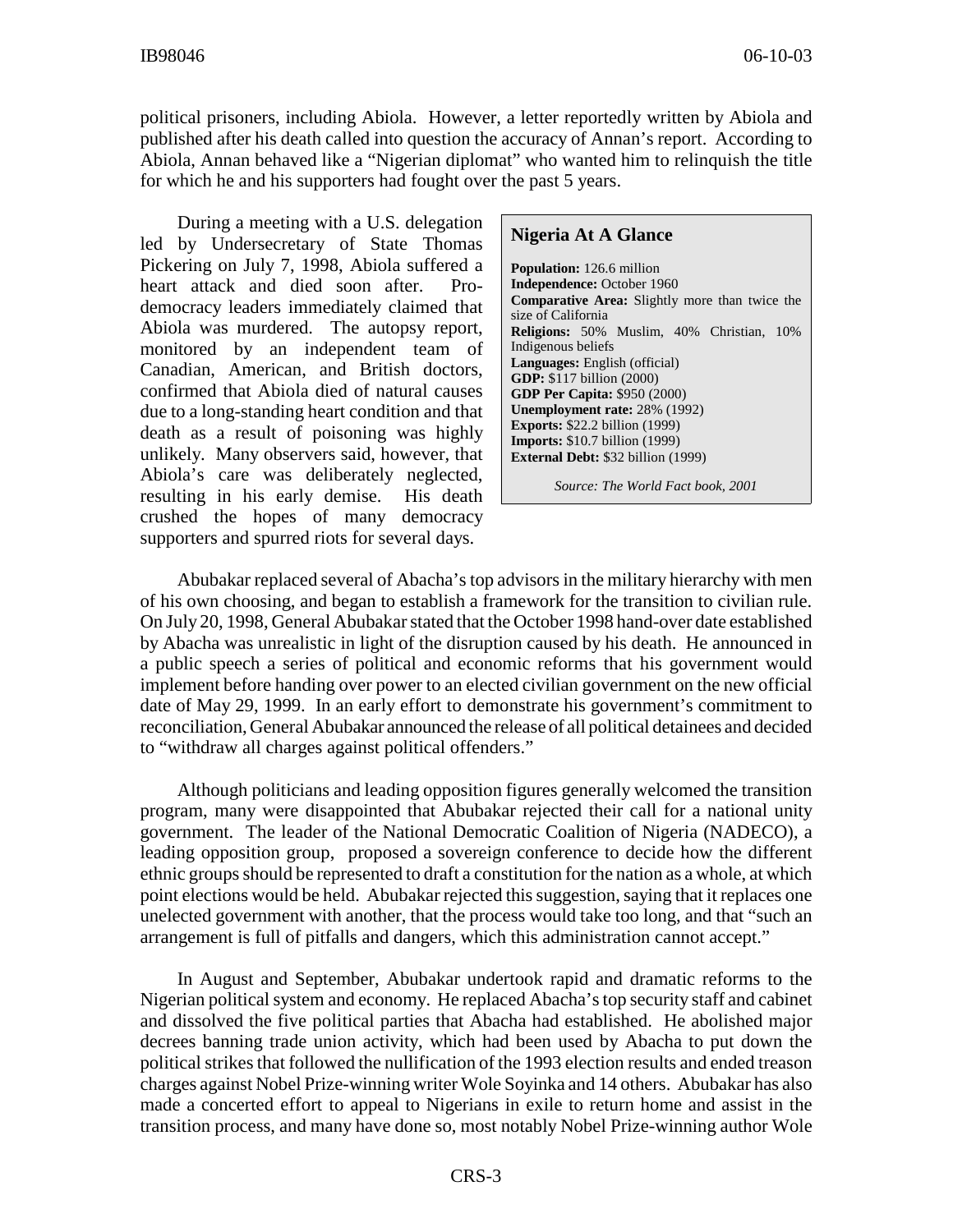Soyinka in mid-October. Journalists reported that freedom of the press improved during Abubakar's tenure. On September 7, Abubakar released the draft constitution for the next civilian government, which Abacha had kept secret, but announced on October 1 that he was setting up a committee to organize and collate views from various sections of the country, after which he would finalize changes to the draft document in order to make it "more representative and acceptable." In early May 1999, the government approved an updated version of the 1979 Nigerian constitution instead of the constitution drafted by the Abacha regime.

Abubakar outlined a specific timetable for the transition to civilian rule, with local polls on December 5, 1998, gubernatorial and state polls on January 9, followed by national assembly polls on February 20, 1999, and presidential polls on February 27. The official hand-over date was set for May 29, 1999. He also nullified all of the previous state and gubernatorial elections because they were held under the Abacha system, and dismissed the National Electoral Commission established by Abacha, replacing it with one of his own, the Independent National Electoral Commission (INEC), in early August. Political party registration for elections ended after an extension on October 12, and the INEC released the names of the nine registered parties on October 19. The three major parties were the People's Democratic Party (PDP), the All People's Party (APP), and the Alliance for Democracy (AD). In order to be registered, a party had to be considered "national," defined as having offices in at least two-thirds of the 36 states that make up Nigeria, and furthermore must win at least 10% of votes in two-thirds of the states in the local elections in December 1998 in order to qualify a candidate for the national electionsin February. Abubakar warned of the dangers of a "proliferation of political parties with parochial orientation, that may lead to disunity and instability," while urging political leadership to represent the will of people of all tribes and ethnicities.

Abubakar announced in a public speech on October 1 that the election commission had already met delegates from the United Nations and the Commonwealth to discuss ways of ensuring free and fair elections in February. Registration of an expected 60 million voters began in early October 1998 and lasted until October 19. Despite television advertisements taken out by the INEC and assurances that the lists of voters were checked and cross-checked in order to prevent any faults or double registration, the process was reportedly marked by fraud and controversy. INEC members cited unconfirmed reports that their officials were being bribed to hand over piles of cards to representatives from political parties, in order to improve their chances in the upcoming elections (BBC, October 14, 1998). These accounts were in addition to complaints of shortages of cards in certain areas and that the registration offices were not open at regular hours in certain states. Although the INEC had denied responsibility, political parties and leaders accused the commission of poor preparation and ineptitude.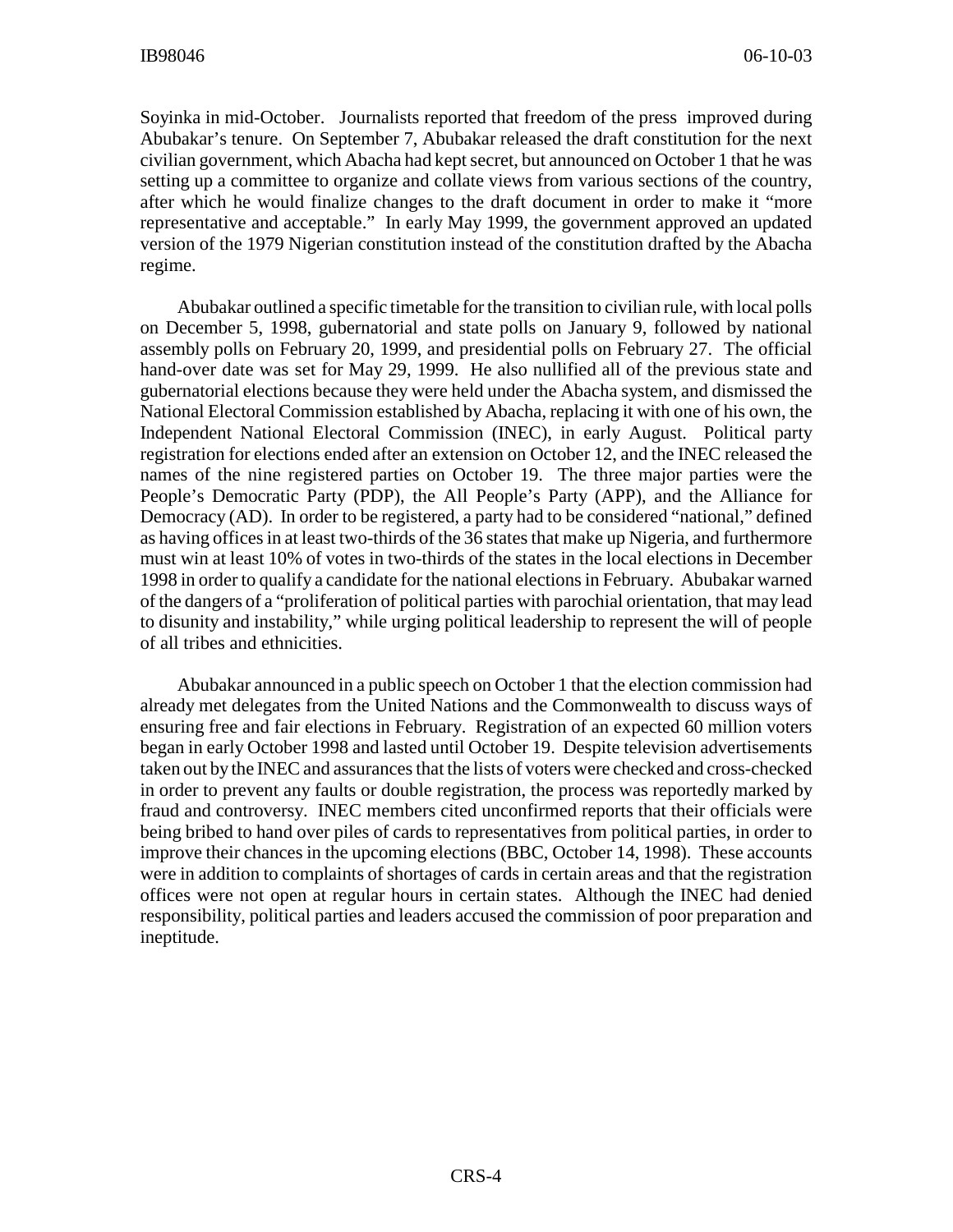The international community cautiously welcomed the transition program. Donor governments in Europe expressed support and urged transparency. French, British, and German delegations met with the Nigerian leadership in Abuja, the capital, in late July, and Abubakar has made numerous trips abroad in an effort to improve relations with African and world leaders. The European Union announced in late October 1998 that, effective November 1, some sanctions would be relaxed. The visa ban was officially removed and some officials indicated that even the military measures might be lifted after the official hand-over date in May. On May 31, 1999, the European Union restored full economic cooperation with Nigeria. In late May, the Commonwealth also readmitted Nigeria as a member, after 3 years of suspension.

### **Elections**

In early December 1998, the PDP won in 389 out of 774 municipalities in local elections, while the All People's Party (APP) came a distant second with **Highlights of Abubakar's Transition Program**

#### **Rejected:**

National Conference National Unity Government

#### **Accomplished:**

Debt relief talks with World Bank and IMF Release of all political prisoners Dissolution of old electoral commission and establishment of new Independent National Electoral Commission Dissolution of old political parties and registration of new parties Voter registration Annulment of elections under Abacha Most political prisoners freed Greater freedom of press, human rights better Publicized and amended 1995 constitution Dismissed Abacha officials and began investigation into misappropriated funds Exiled dissidents returned home Better-paid civil servants to combat corruption Repairs started on refineries, more oil imported, privatization program started Hand-over May 29, 1999 Presidential elections February 27, 1999 National assembly elections February 20, 1999 State/Gubernatorial elections January 9, 1999 Local elections December 5, 1998 Partial lifting of international sanctions

182, followed by Alliance for Democracy. In the governorship elections in early January, the PDP won 21 states out of 36, the APP won in nine states, and the AD won in six states. Shortly after the elections in January, the APP and AD began talks to merge the two political parties. However, the Independent Electoral Commission rejected a merger but agreed that the two parties "can present common candidates" for the presidential elections.

In mid-February, the People Democratic Party nominated General Olusegun Obasanjo as its presidential candidate. Obasanjo won the support of more than two-thirds of the 2,500 delegates and a northerner, Abubakar Atiku, who was elected governor in the January elections, was chosen as his running mate. The APP and AD nominated Chief Olu Falae, a Yoruba, as their joint candidate for president. A former Nigerian security chief and a northerner, Chief Umaru Shinakfi, was chosen as Falae's running mate.

In late February 1999, General Obasanjo was elected president by a wide margin. Obasanjo won 62.8% of the votes (18.7 million), while his challenger, Chief Olu Falae received 37.2% of the votes (11.1 million). In the Senate elections, the PDP won 58% of the votes, APP 23%, and AD 19%. In the elections for the House of Representatives, PDP received 59% of the votes, AD 22%, and APP 20%.

On May 29, 1999, Obasanjo was sworn in president and the Nigerian Senate approved 42 of 49 members of his cabinet. In his inaugural address, President Obasanjo said that "the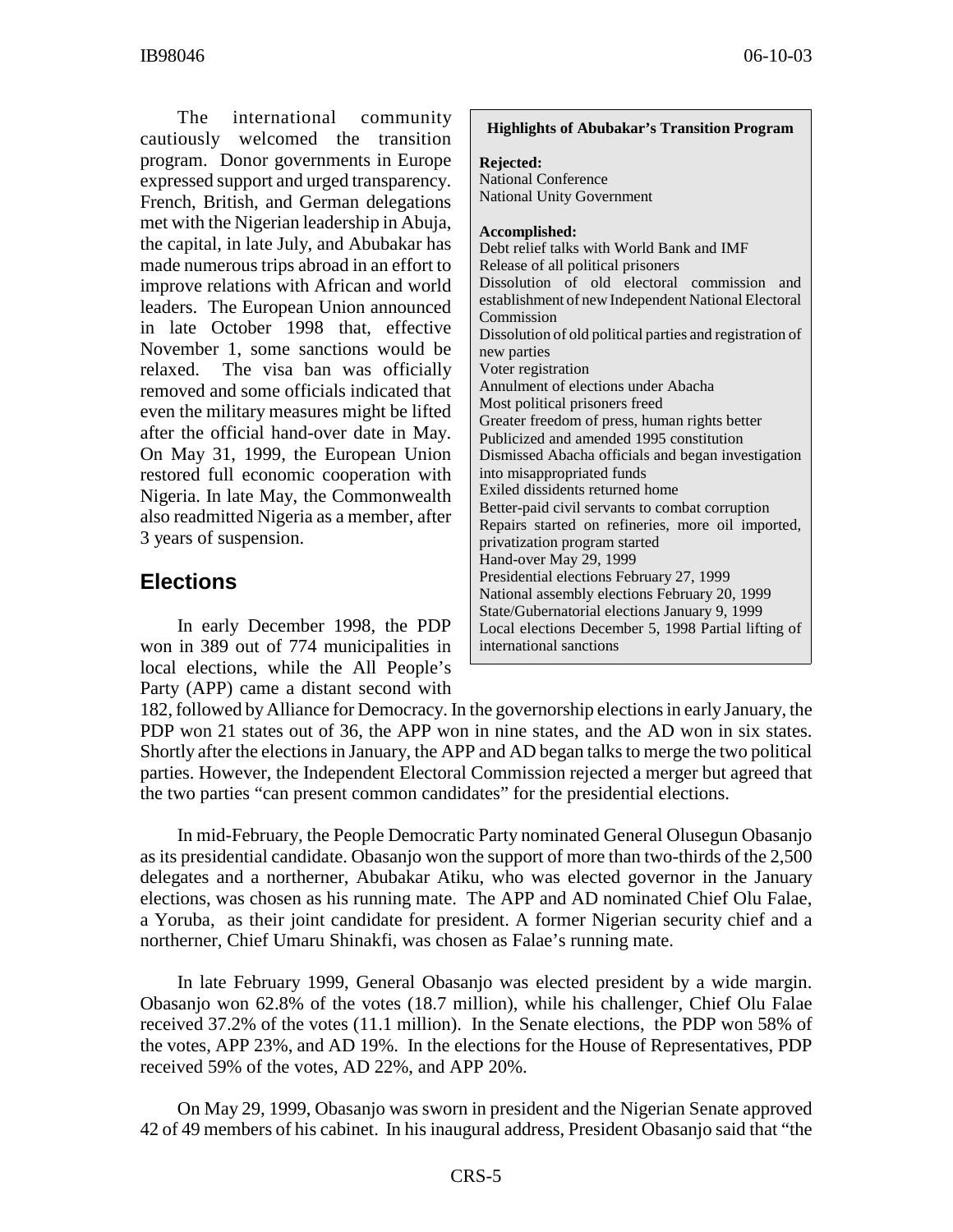entire Nigerian scene is very bleak indeed. So bleak people ask me where do we begin? I know what great things you expect of me at this New Dawn. As I have said many times in my extensive travels in the country, I am not a miracle worker. It will be foolish to underrate the task ahead. Alone, I can do little."

### **The 2003 Elections**

In mid-April 2003, Nigerians went to the polls for the second time since military rule gave way to a civilian government. President Obasanjo was re-elected to a second term, and his PDP party won in legislative elections. The Independent National Electoral Commission (INEC) declared that Obasanjo won 61.9% of the votes, while his nearest rival, General Muhammadu Buhari of ANPP, won 32.1% of the votes. The elections, however, were marred by serious irregularities and electoral fraud, according to international election observers. In the Senate, the PDP won 72 seats out of 109 seats, while the ANPP won 28 and the AD 5 seats. The PDP won 198 seats in the 360-seat House of Representatives, the ANPP 83 seats, and the AD 30 seats.

### **Background**

President Obasanjo was nominated by his party, the Peoples Democratic Party (PDP), for a second-term bid. The All Nigeria Peoples Party (ANPP) picked former military strongman, General Muhammadu Buhari, as its presidential candidate. General Buhari is considered Obasanjo's formidable challenger. Meanwhile, the former Biafra rebel leader, Emeka Odumegwu Ojukwu, who led the secessionist war in the 1960s, was picked as the presidential candidate of the All Progressive Grand Alliance (APGA). The National Democratic Party (NDP) picked former foreign minister Ike Nwachukwu as its presidential candidate

# **Current Economic and Social Conditions**

Western officials believe that Sani Abacha may have stolen more than \$3.5 billion over the course of his 5 years in power. Abacha's former national security adviser, Ismaila Gwarzo, has been connected to the disappearance of \$2.45 billion from the Nigerian Central Bank. Due in large part to large-scale theft from the Nigerian Treasury, the education system is collapsing, industry has idled, refineries are in poor conditions, and the sixth-largest oilproducing country in the world suffers from severe fuel shortages. The Nigerian economy depends heavily on oil revenues; about 20% of Nigeria's GDP comes from petroleum and petroleum products, which also represent 95% of its foreign exchange earnings and 65% of its budgetary revenues (*CIA World Factbook, 2001*). The European Union is a major trading partner, and the United States imports more oil from sub-Saharan Africa, primarily Nigeria, than from the Middle East.

The state of the economy has most affected the poorest segments of the population and has sparked violence around the country, particularly in the oil-producing regions. Several thousand people have been killed in pipeline explosions in southeast Nigeria since July, though the largest single toll from an explosion was approximately 1,000 in October of 1999. These explosions result from the siphoning off of oil from holes punched in the above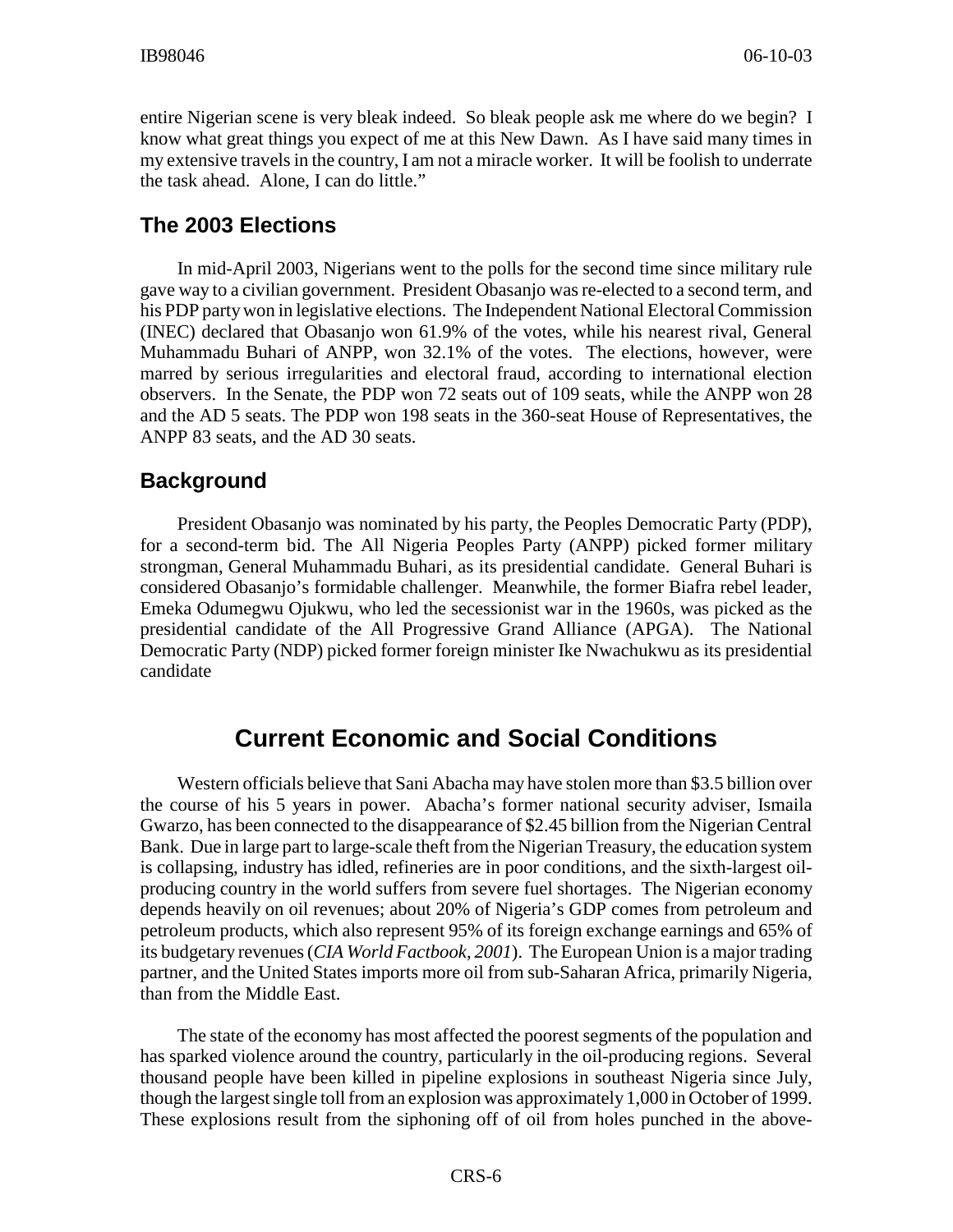ground pipeline for personal use. Ethnic clashes over rights to a promising oil prospect in the southwest also killed hundreds of people in September and October 1999. In the Niger Delta, youths from the ethnic Ijaw tribe periodically stopped the flow of one-third of Nigeria's oil exports of more than two million barrels per day in order to protest sub-standard living conditions in the country's richest oil-producing region. The government established a national task force on surveillance of petroleum pipelines in order to prevent a recurrence of the pipeline explosion tragedy.

As part of his reforms, Abubakar launched a long-promised privatization program, and he also implemented measures to ease the fuel shortage, increasing the number of firms importing oil and beginning repairs on state-owned refineries. Moneyowed to oil companies was paid under Abubakar, and he gave contracts for new oil imports to established firms, not presidential acquaintances. The pay for civil servants was also increased in an effort to lower the high degree of corruption present in all levels of government, and Abubakar ordered open bidding for all government contracts. Abubakar also recovered money stolen and misappropriated during the Abacha regime. The Abacha family had reportedly surrendered \$750 million to the government and former national security adviser Ismaila Gwarzo turned over more than \$250 million. To recover funds, the military junta used quiet pressure rather than the threat of imprisonment. Observers reported that Abubakar was concerned about initiating too broad an inquiry, since an investigation could implicate almost the entire army hierarchy and spark another coup (*Associated Press*, November 1, 1998).

# **Chronology of Recent Events**

In late October, Nigeria's Zamfara state introduced Islamic *Sharia* law. The introduction of *Sharia* law has triggered sharp reaction from non-Muslims in other parts of Nigeria. In early November, the Cross River state passed a non-binding resolution declaring the area a Christian state in protest of Zamfara state's action.

Between February and May 2000, more than 500 were killed in Kaduna in northern Nigeria in violence triggered by the proposal to introduce *Sharia* by Muslims. Following Zamfara State which began implementing *Sharia* in January 2000, the states of Niger and Sokoto adopted *Sharia* in February. As of August 2000, several more states, including Kano, Katsina, Jigawa, Yobe, and Borno have adopted *Sharia*. (Details available on the BBC News Web site at [http://news.bbc.co.uk/low/english/world/africa/newsid\_924000/924573.stm].) Despite assurances by authorities in these states that *Sharia* would not apply on non-Moslems, Christian groups complain about restrictions as a result of the new law. President Obasanjo vowed to punish the perpetrators of the violence and assured Nigerians that the security services would restore law and order. President Obasanjo stated in late August 2000 that the best way to respond to *Sharia* was to ignore it: "I think *Sharia* will fizzle out. To confront it is to keep it alive."

In late June, Nigeria and the United States established a new organization to promote trade and investment. The U.S. and Nigeria Trade and Investment Council was inaugurated in late June in the Nigerian capital, Abuja. According to U.S. Deputy Trade Representative Susan Esserman, "the Council shall focus on removing impediments to trade, developing and implementing concrete strategies to strengthen reforms and achieve economic diversification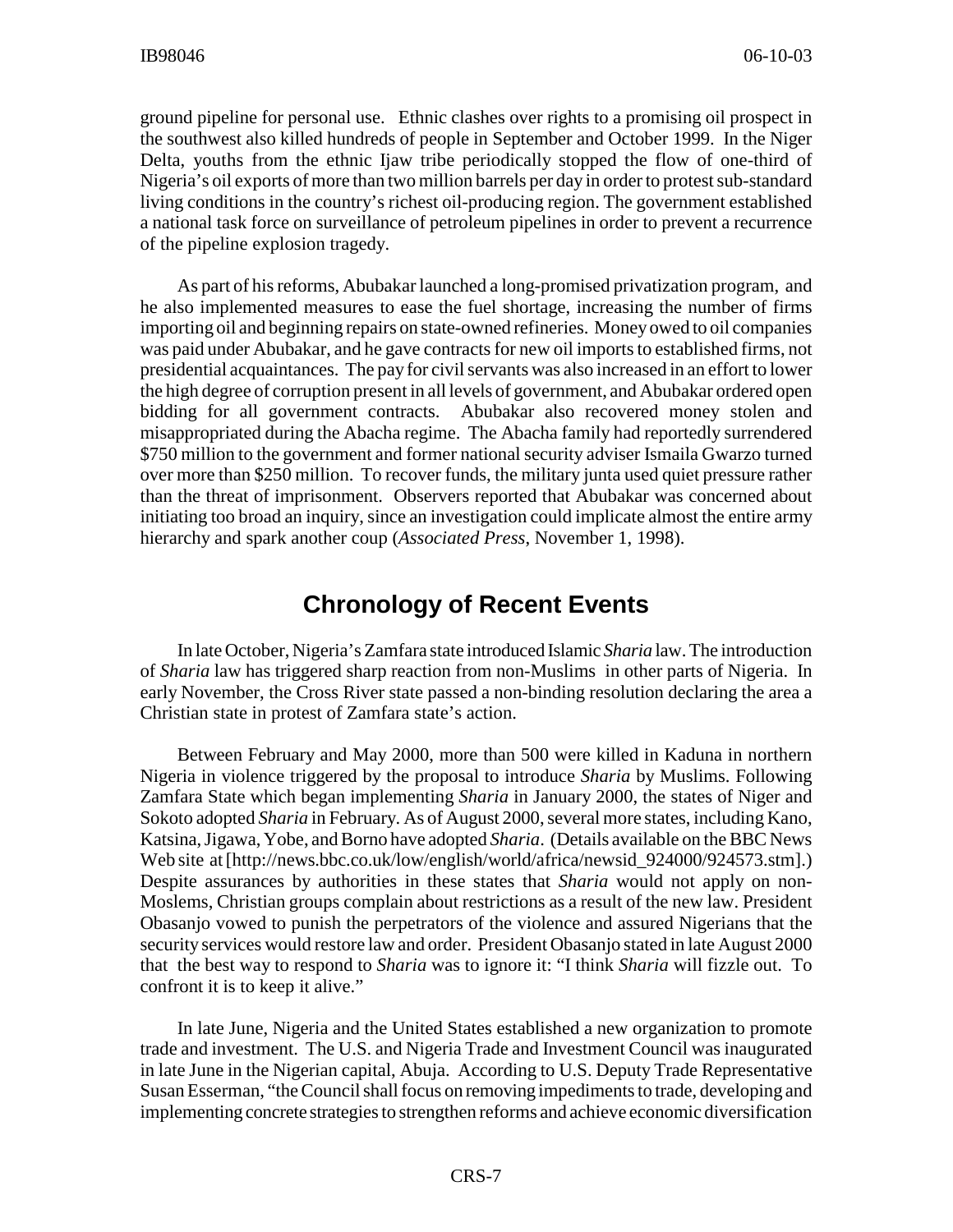and growth." In February 2000, Nigeria and the United States signed a trade and investment agreement in Washington.

In mid-May, the Economic Community of West African States (ECOWAS) decided to send an estimated 3,000 troops to the war-torn west African country of Sierra Leone. Nigeria was expected to contribute the majority of the 3,000 troops and take command of the West African force in Sierra Leone.

Swiss officials said that about 120 accounts in Zurich and Geneva have been frozen. In early April 2000, Swiss officials charged a businessman for falsifying documents to open a bank account in Geneva for the Abacha family. According to the New York Times, the unidentified businessman is Dharam Vir of New Delhi, India. In mid-May, 2000, President Obasanjo announced that his government has recovered \$200 million public funds looted by former Nigerian dictator Abacha and his associates. In July, Nigerian authorities announced that Swiss officials have transferred \$64.36 million of the looted money to the Central Bank of Nigeria.

In early April, Secretary of Defense William Cohen met with President Obasanjo in Abuja and reportedly pledged \$10 million to Nigeria in military aid, including an increase in the International Military Education Training (IMET) program.

In a meeting with President Obasanjo in Abuja on August 26, 2000, President Clinton stated that the U.S. is "committed to working with the people of Nigeria to help build stronger institutions, improve education, fight disease, crime and corruption, ease the burden of debt and promote trade and investment in a way that brings more of the benefits of prosperity to people who have embraced democracy." President Clinton also made an unprecedented address before the Nigerian parliament in which he underscored the major issues facing the country today. Among them were democratization and ethnic and religious strife.

In late February 2001, direct flight from Lagos, Nigeria, to New York resumed after several delays. The direct flight to New York is a joint venture between Nigeria Airways and South African Airways. According to Nigerian officials, flight resumption "signifies the further strengthening of relationship between Nigeria, the United States, and South Africa and these relationship have positive political, social, and economic implications."

In its Country Reports on Human Rights Practices for 2000, issued in late February, the State Department stated that Nigeria's "human rights record was poor; although there were some improvements in several areas during the year, serious problems remain. The national police, army, and security forces continued to commit extrajudicial killings and used excessive force to quell civil unrest and ethnic violence, although they did so less frequently than under previous military governments."

On February 27, 2001, President Obasanjo stated that he would remove all subsidies from petroleum products, as part of an overhaul of the energy sector and would increase subsidies for education, health and water services. President Obasanjo gave a major televised address to the nation in late December 2000, marking the first anniversary of his government. Obasanjo gave an overview of his government's achievements of the past 12 months and outlined his agenda for the future. The president acknowledged that serious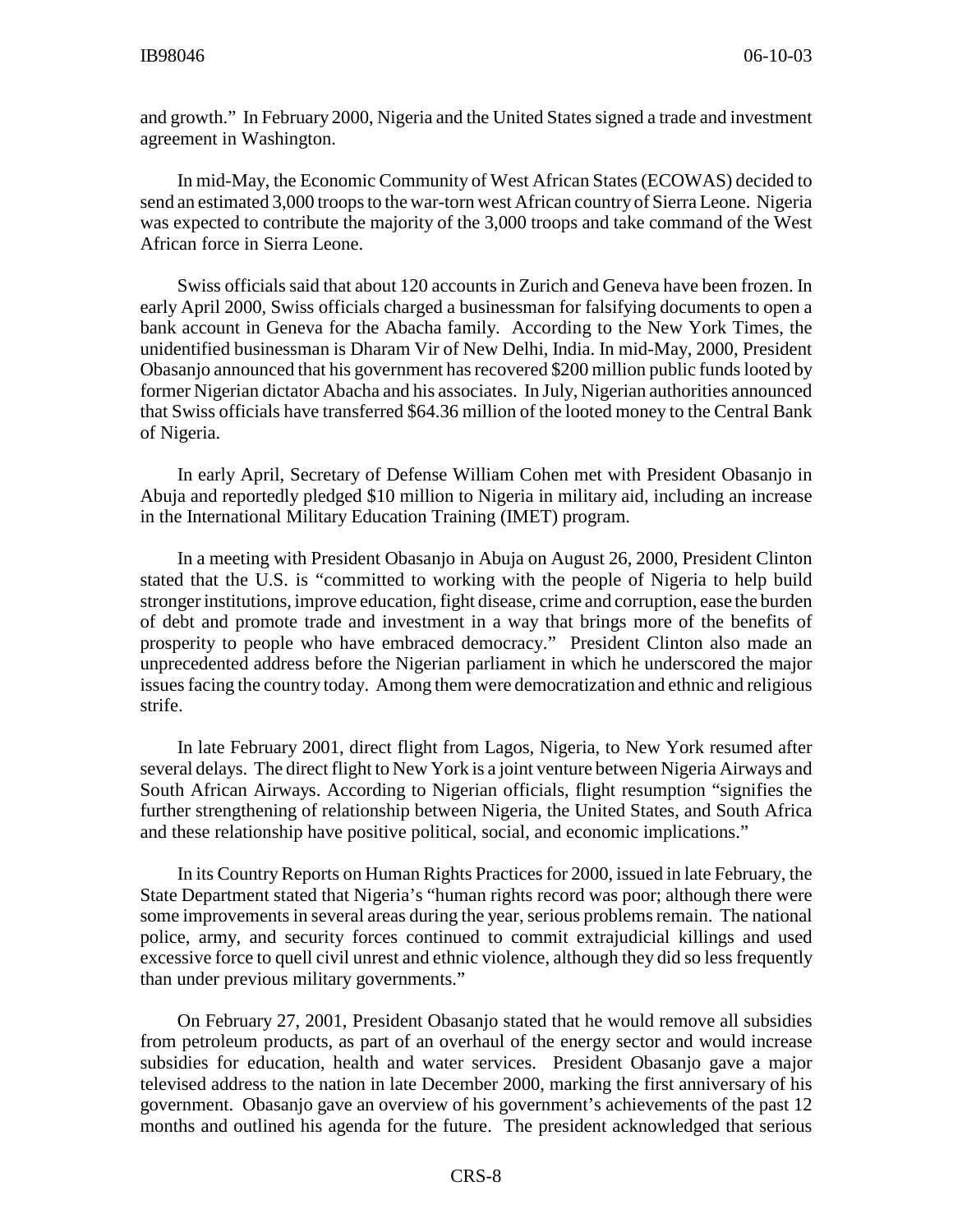challenges face the country, including growing ethnic and religious clashes. He stated that Nigeria will continue its peacekeeping role in West Africa.

In late April 2001, 47 African leaders met in Abuja, the capital, to discuss the AIDS crisis in Africa. U.N. Secretary General Kofi Annan called on donor governments to provide at least \$7 billion to combat AIDS in Africa. Former President Bill Clinton, who attended the summit, also urged donor countries to assist in combating AIDS. Secretary of State Colin Powell, who was expected to attend the summit, did not go due to conflict in his schedule, according to the State Department.

In May 2001, President Obasanjo met with President Bush and other senior officials in Washington. President Bush stated that the United States is "in the process of helping provide technical assistance to Nigerian troops so that theyare better able to keep those peace missions." At a joint White House press conference, President Bush pledged \$200 million into a new global fund for HIV/AIDS. President Obasanjo said he discussed a number of issues of mutual interest, including the conflicts in Angola, Democratic Republic of Congo, and Sierra Leone.

In late July 2001, the government of Nigeria announced a major AIDS treatment program. President Obasanjo declared that his government would provide cheap generic drugs to AIDS patients beginning September 1, 2001. Patients are expected to pay about \$7 a month. Nigeria's Health Minister negotiated a \$350,000 deal with Cipla, an Indian pharmaceutical company.

In early September 2001, clashes broke out between Muslims and Christians in the city of Jos in northern Nigeria. An estimated 500 people were killed in the clashes and thousands more were injured. Meanwhile, tens of thousands of civilians have reportedly fled their homes for other locations. President Obasanjo sent the army to restore order.

In mid-September 2001, President Obasanjo strongly condemned the terrorist attacks on the World Trade Center and the Pentagon and expressed his support in combating terrorism. Obasanjo described the attacks as "callous and dastardly." The Nigerian House of Representatives also condemned the attacks, calling the terrorist action "an act of terrorism against humanity."

In late November 2001, the Obasanjo government announced that Nigeria has 8.7% of the world's AIDS cases. According to government figures, the number of cases has increased from 2.7 million in 1999 to 3.47 million in 2001. In early December 2001, Nigeria began to distribute cheap generic drugs to people with AIDS/HIV. The government plans to distribute anti-retroviral drugs to an estimated 10,000 patients.

In early November 2001, President Obasanjo met with President Bush in Washington express his government's support for the U.S.-led anti-terrorism campaign. At a press conference, Presidents Bush and Obasanjo pledged to work together. President Bush said that Obasanjo "has been a steadfast friend of the United States government and the United States people, before and after September  $11<sup>th</sup>$ , and for that we are most grateful." In response, President Obasanjo stated that he came to the United States "to express solidarity, to express support, to express condolences for the terrorist attack on this country, on innocent people of all faiths and of all races on the 11<sup>th</sup> of September."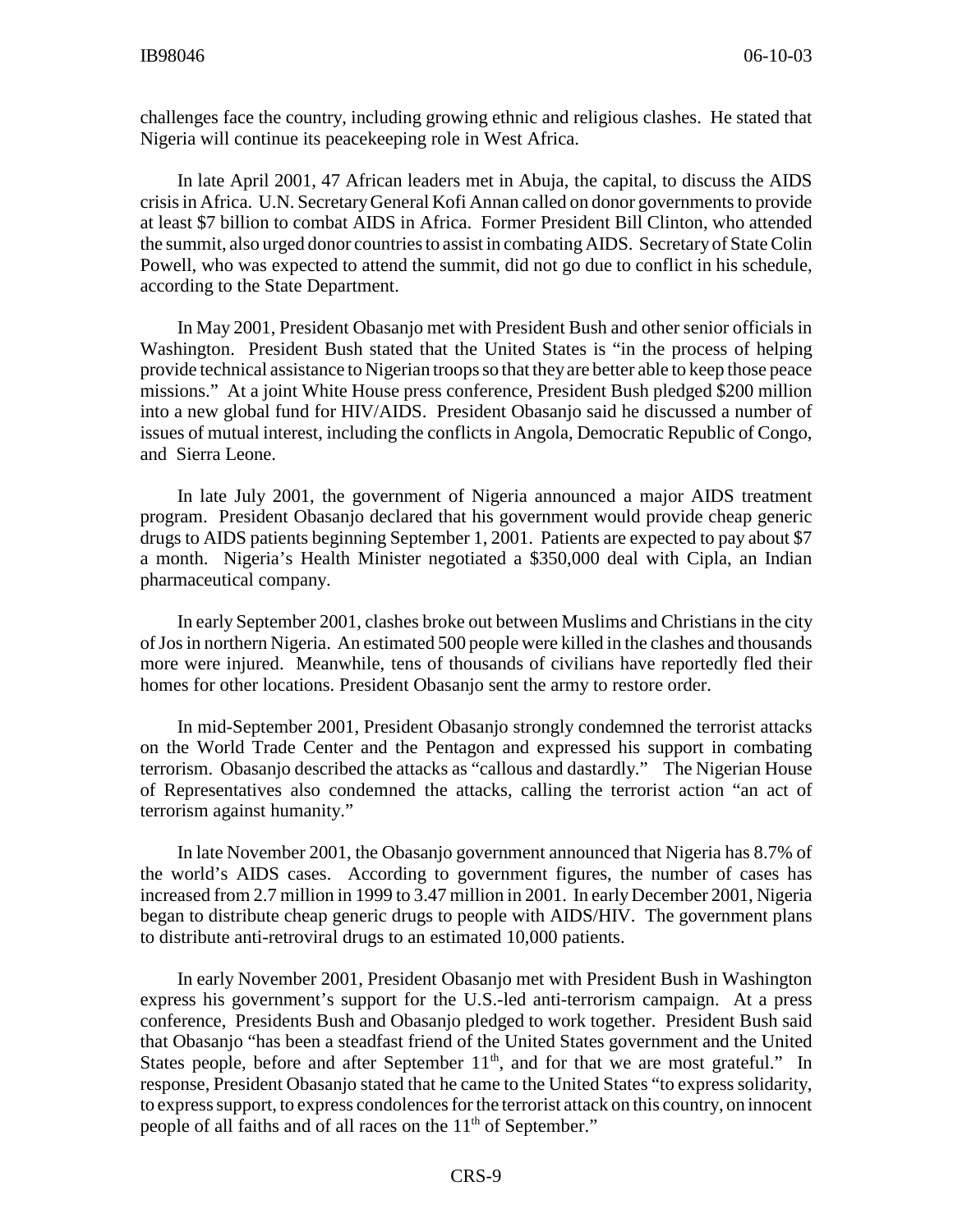In late December 2001, Nigerian Justice Minister Bola Ige was murdered by unknown gunmen. A suspect in the murder of Ige surrendered to Nigerian authorities in mid-January. In early January, a senior aide to Nigeria's Chief Justice was found dead in Abuja. The Chief Justice stated that the killing of his aide appeared to be murder.

In late January 2002, an estimated 500 people were killed after a huge explosion at an army munitions dump in Lagos, Nigeria's largest city with a population of 15 million. According to press reports, most of those killed were civilians. President Obasanjo ordered a full investigation.

Safiya Hussaini, a woman sentenced to be stoned to death for adultery in October 2001 by a Sharia court in Sokoto, Nigeria, has appealed her sentence and is currently awaiting a ruling. Hussaini's lawyers argued that she was impregnated by her former husband and that the affair took place before Sharia law was enacted. The State prosecutors asserted that Sharia law should be applied retroactively in this particular case.

In late April 2002, President Obasanjo declared that he would seek re-election next year. Presidential and parliamentary elections are scheduled to take place in April 2003. Obasanjo also declared that he would keep his vice president as his running mate in the 2003 elections. Meanwhile, former military ruler, Muhammadu Buhari, joined the opposition APP, and is expected to challenge President Obasanjo.

In April 2002, the government of Nigeria reached an agreement with the Abacha family on the funds said to have been stolen by the late dictator General Abacha. The agreement calls for the return of \$1 billion to the government of Nigeria, while the Abacha family would be allowed to keep \$100 million. Switzerland's Federal Justice Department announced that Swiss Banks would return to Nigeria an estimated \$535 million, funds frozen at the request of the Obasanjo government.

In late June 2002, President Obasanjo paid a short visit to Washington, his second in less than a year. Obasanjo met with senior Bush Administration officials, Members of Congress, and business interests. President Obasanjo also addressed participants at the Third Biennial Leon H. Sullivan Summit Dinner. In his address to the audience, Obasanjo stated that "we are coming together as Africans and we will be a strategic partner in world affairs for generations to come."

On October 10, 2002, the International Court of Justice (ICJ) awarded the Bakassi peninsula, a 400-square mile area believed to hold large oil reserves, to Cameroon. The ICJ reportedly based its decision on a 1917 document between colonial powers Britain and Germany. Nigeria and Cameroon have fought on a number of occasions in the past decade over this patch of land. The Nigerian government has rejected the Court's decision, although President Obasanjo has said he would meet President Biya of Cameroon to find a peaceful resolution to the problem.

In late November 2002, more than a hundred people were killed and an estimated 500 injured in religious violence in Kaduna, Nigeria. The violence erupted after a Lagos-based newspaper suggested that the Prophet Mohammed would have no problem with the proposed Miss World Pageant to be held in Nigeria and that the Prophet would have chosen one of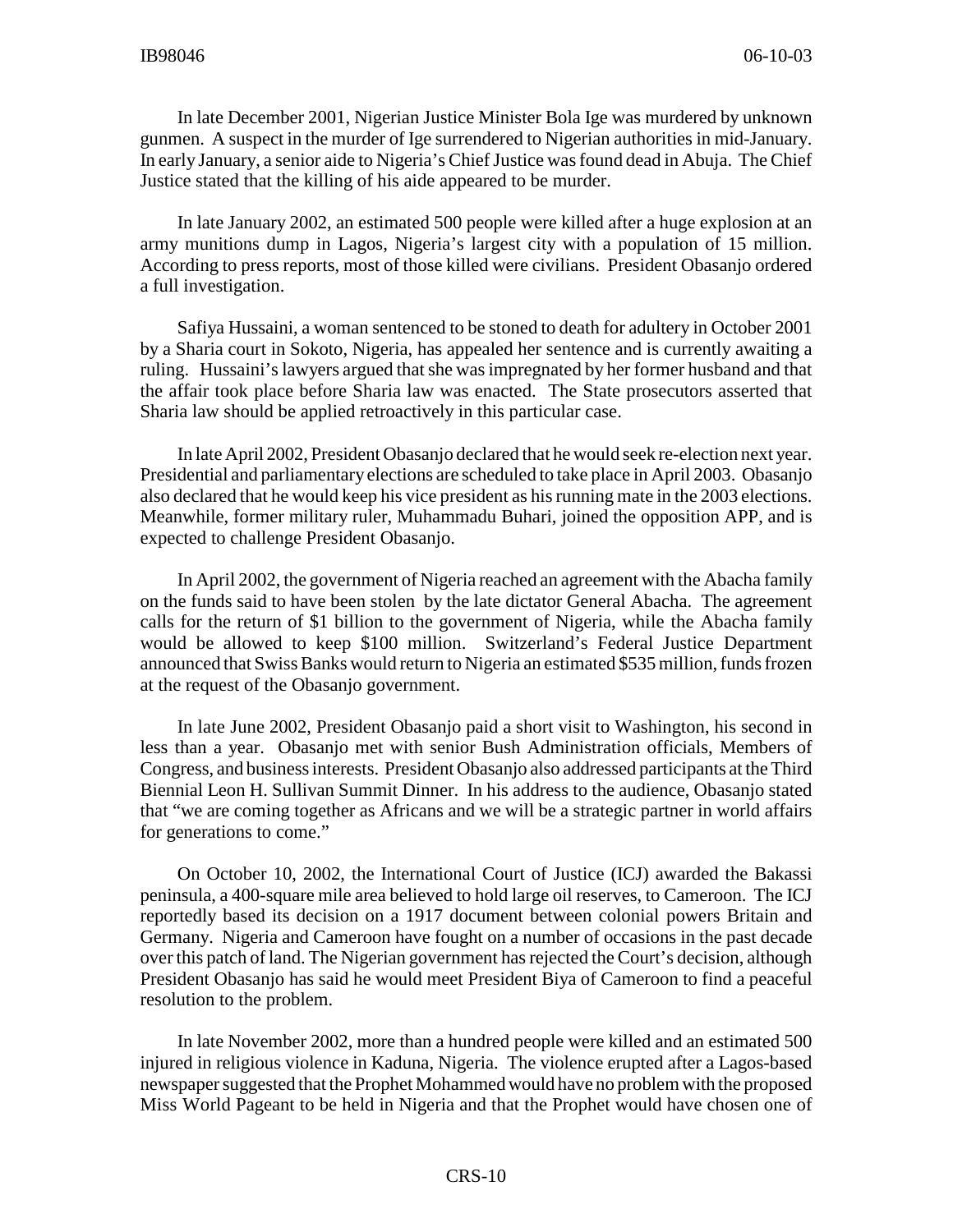them to marry. The fighting between Christian and Muslim groups continued for several days and the Miss World Pageant was forced to cancel the event in Nigeria.

In early March 2003, more than 100 people, including ten police officers, were killed in ethnic clashes in Adamawa State. In November 2002, dozens of people were killed in similar fighting in the same area. Tens of thousands of civilians have been killed in ethnic and religious violence over the past several years. Moreover, a bomb explosion in central Lagos killed 40 people in early February 2003. The government of Nigeria blamed the attack on criminals and has arrested 8 people.

In mid-February 2003, the International Atomic Energy Agency (IAEA) sent a team to investigate and locate missing radioactive material, after the Nigerian government requested assistance. According to press reports, one of the missing radioactive material is beryllium, a cancer-causing radioactive material used by the oil industry. As of early March 2003, the IAEA has not been able to locate the missing material.

In mid-April 2003, Nigerians went to the polls for the second time since military rule gave way to a civilian government. President Obasanjo was re-elected to a second term, and his PDP party won in legislative elections. The Independent National Electoral Commission (INEC) declared that Obasanjo won 61.9% of the votes, while his nearest rival, General Muhammadu Buhari of ANPP, won 32.1% of the votes. The elections, however, were marred by serious irregularities and electoral fraud, according to international election observers. In the Senate, the PDP won 72 seats out of 109 seats, while the ANPP won 28 and the AD 5 seats. The PDP won 198 seats in the 360-seat House of Representatives, the ANPP 83 seats, and the AD 30 seats.

### **Issues in U.S.-Nigerian Relations**

### **Background**

Relations between the United States and Nigeria deteriorated after the annulment of the 1993 elections by the military junta. Three issues dominated U.S.-Nigerian relations: the absence of democracy, human rights abuses, and drug trafficking. Washington took a series of measures against the military junta shortly after the 1993 election results were annulled. These included suspending development assistance, terminating joint military training with Nigeria, and imposing visa restrictions of Nigeria's military leaders and their family members. These measures, however, did not affect trade between U.S. companies and Nigeria. Washington was also engaged in diplomatic efforts, albeit unsuccessful, to break the political impasse in the West African nation. The Clinton Administration sent civil rights leader Jesse Jackson, then-U.N. Ambassador Bill Richardson, and former Ambassador Donald McHenry as envoys to convince Abacha to implement reforms.

In response to the execution of nine Ogoni activists in 1995, the Clinton Administration recalled its ambassador and pushed a resolution at the U.N. General Assembly that condemned Nigeria's action. The imprisonment of Moshood Abiola and many others was a contentious issue in U.S.-Nigerian relations. In its Country Report on Human Rights Practices for 1997, the Department of State wrote: "The human rights record remained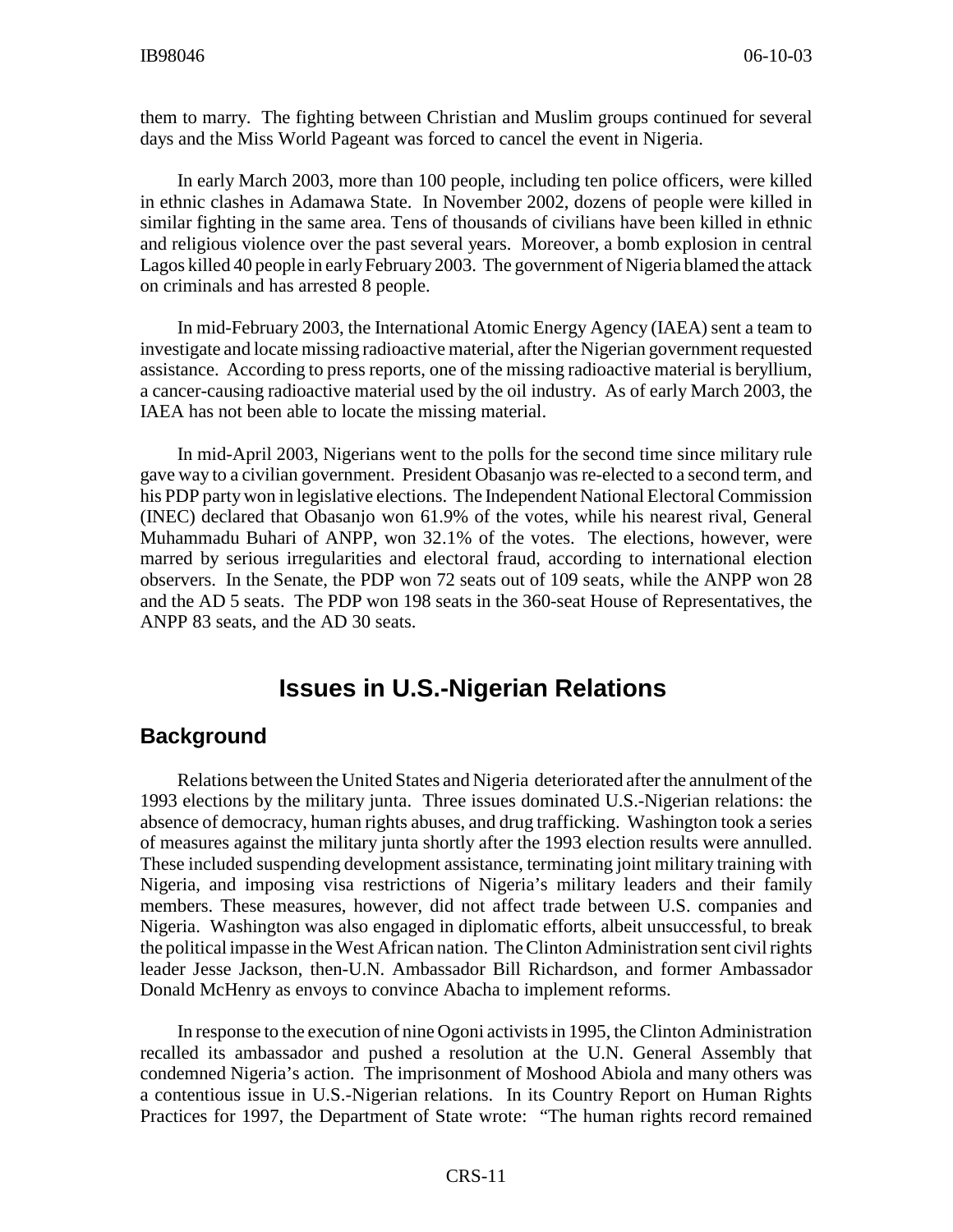dismal. Throughout the year, Abacha's Government relied regularly on arbitrary detention and harassment to silence its most outspoken critics." The report further stated that security forces "continued to commit extrajudicial killings and use excessive force to quell antigovernment protests as well as to combat crime, resulting in the death or injury of many individuals, including innocent civilians." Human rights groups reported the torture of prisoners and constant harassment of journalists under the Abacha regime.

Washington's concern was not limited to human rights abuse allegations. Drug trafficking by Nigeria emerged as a major issue in U.S.-Nigerian relations after the mid-1980s. Although Nigeria is not a drug-producing country, it has become a major transit point. An estimated 35-40% of all the heroin coming into the United States is brought by Nigerian couriers. In 1989, the United States and Nigeria established a joint Counter-Narcotics Task Force. Lack of cooperation by Nigerian authorities in combating the drug trafficking problem led to a decision by the Clinton Administration in March 1998, as in 1994 and 1996, to put Nigeria on the State Department's list of non-cooperative drug trafficking nations, which includes Burma and Iran. As a consequence, the U.S. had to vote "no" on all loans to Nigeria being considered by the World Bank and the African Development Bank, and Nigeria was ineligible for any Export-Import Bank financing of U.S. exports.

In March 2000, however, President Clinton provided a waiver, a Vital National Interests Certification, for Nigeria in order to allow support for the democratic transition program. According to the U.S. Drug Enforcement Agency (DEA), Nigeria's anti narcotic efforts remained "unfocused and lacking in material support." According to the DEA (Lagos), despite the new government's efforts in dealing with the problem, "Nigerian law enforcement agencies did not significantlyimprove their counter-drug performance in 1999" [http://www.usembassy.state.gov/nigeria/]. Nigerian authorities point to the government's active cooperation with U.S. officials and increased funds appropriated by the Nigerian government to fight drug trafficking. In March 2001, however, the Bush Administration certified that Nigeria was fully cooperating with U.S. officials. According to a U.S. embassy (Lagos) press release, "in spite of continued problems with corruption and a weak judicial system, the Nigerian government has shown a commitment to improving its efforts in fighting organized crime and drug trafficking [http://usembassy.state.gov/nigeria]."

Through legislative action, Members of Congress were active concerning Nigeria. In 1994, the House of Representatives passed H.Con.Res. 151, which called for additional measures against the military junta by the Clinton Administration. A bill calling for the imposition of sanctions and freezing of assets was introduced in 1996 by then-Senator Nancy Kassebaum and Representative Donald Payne. Although the bill enjoyed significant bipartisan support, it did not move out of committees, in part because of opposition by Members of Congress who favor dialogue with the Nigerian government. Pro-Nigerian groups and some American business interests actively opposed the bill (*The Washington Post*, November 24, 1996). The Nigerian Democracy Act, introduced by Representative Donald Payne and Representative Amo Houghton in 1997 (to be discussed below), contained similar provisions, including a ban on new U.S. corporate investment in Nigeria. In May 1998 House International Relations Committee Chairman Benjamin A. Gilman and Representative Donald M. Payne introduced the Nigerian Democracy and Civil Society Empowerment Act (H.R. 3890), calling for additional sanctions and increased U.S. aid to democratic opposition groups. The bill was also introduced in the Senate in May 1998 by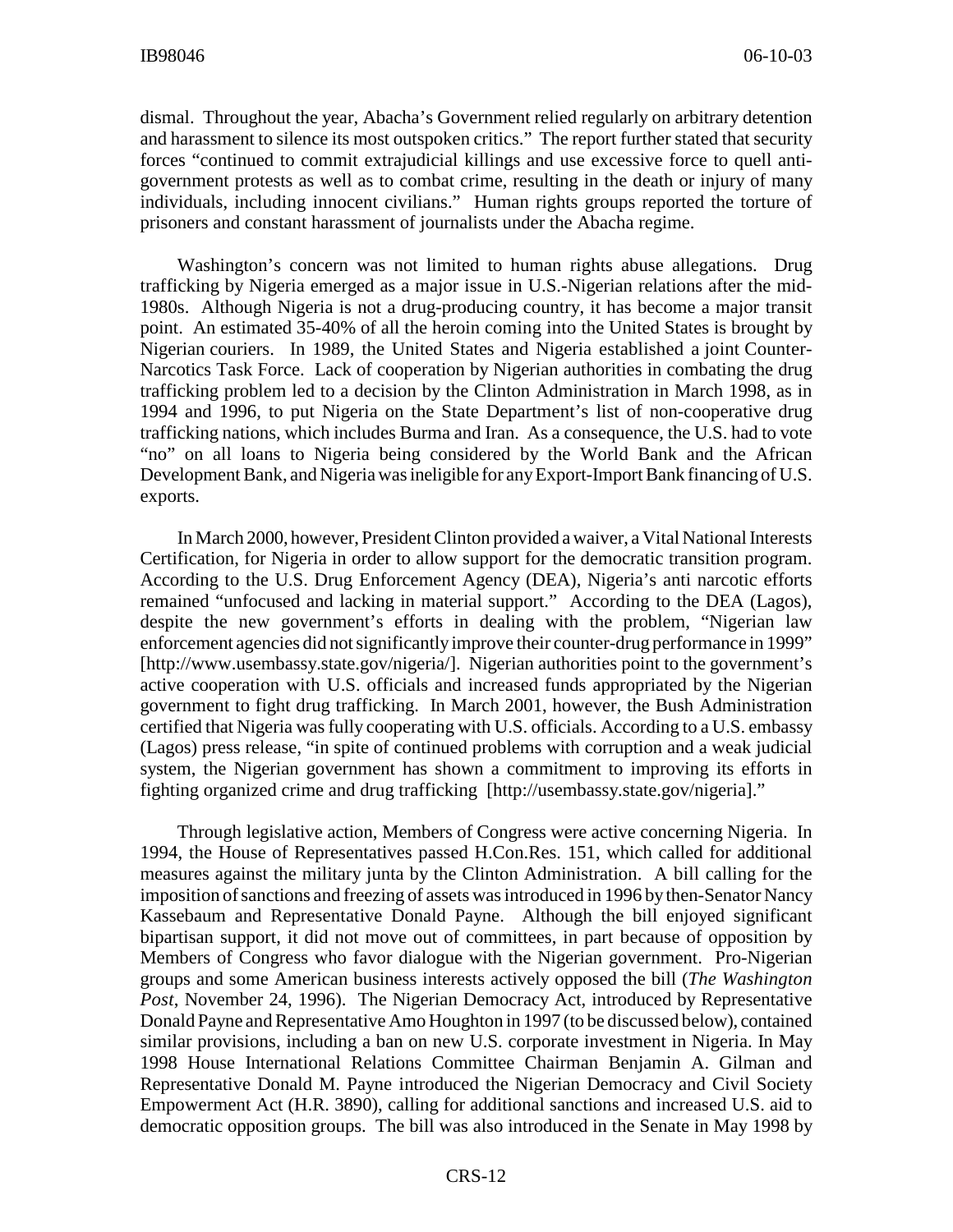Senators Feingold, Jeffords, Leahy, and Wellstone. The bill was sent to committees in both houses, but the 105<sup>th</sup> Congress did not act further on either piece of legislation.

Conflicts within the Clinton Administration regarding the appropriate strategy toward Nigeria while under the control of Abacha surfaced in speeches given by senior Administration officials and President Clinton in early 1998. Assistant Secretary of State for African Affairs Dr. Susan Rice stated in a speech on March 17, 1998, that the United States would hold "General Abacha to his 3-year-old promise to undertake a genuine transition to civilian rule this year and to establish a level playing field by allowing free political activity, providing for an open press, and ending political detention. Let me state clearly and unequivocally to you today that an election victory by any military candidate in the forthcoming presidential elections would be unacceptable." In late March, President Clinton stated that U.S. policy toward Nigeria was "to do all that we can to persuade General Abacha to move toward general democracy and respect for human rights, release of political prisoners, and the holding of elections." Referring to General Abacha's rumored candidacy, however, President Clinton seemed to contradict Rice by suggesting that "if [Abacha] stands for election we hope he will stand as a civilian." President Clinton's March statement led some critics to question the Administration's policy toward Abacha and the military junta.

The Administration came to a final decision on May 28, saying that the proposed transition was clearly "unacceptable" as long as Abacha remained the single candidate and that current sanctions would remain (*The Washington Post*, May 29, 1998). Following Abacha's death, State Department spokesman James P. Rubin stated that Abubakar had "a historic opportunity to open the political process and institute a swift and credible transition to civilian democratic rule." Rubin said that Washington would "accept" only a transition that included "three things: first, freeing political prisoners; second, ensuring respect for the basic freedoms of speech, press, and assembly; and third, returning the Nigerian army to its rightful position as a professional armed force committed to defending the constitution and civilian rule." U.S. officials had anticipated that Abubakar would be more cooperative with the United States because he received military training here. On June 14, 1998, President Clinton called Abubakar and "underscored our desire for improved bilateral relations in the context of Nigeria taking swift and significant steps toward a successful transition to a democratically-elected government" (Associated Press, June 14, 1998).

The U.S. officials who met with Abubakar in July 1998 reported that he appeared very receptive to implementing the transition to democracy, although he would continue consultations before releasing the final details of the transition. Critics asserted that the United States should have pushed harder for Abiola's unconditional release in order for him to consult with advisers rather than consent to renouncing his title under political pressure. Critics also warned that a hands-off policy could enable the regime to proceed slowly with reforms that may escalate civil conflict to the point of war in which ethnic rivalries could erupt on a massive scale. The Clinton Administration, nonetheless, welcomed Abubakar's transition program, and on October 30, 1998, the U.S. State Department announced that the Secretary, after consulting with Members of Congress, has terminated a Presidential Proclamation that restricted entry into the United States by high-ranking Nigerian officials and their family members.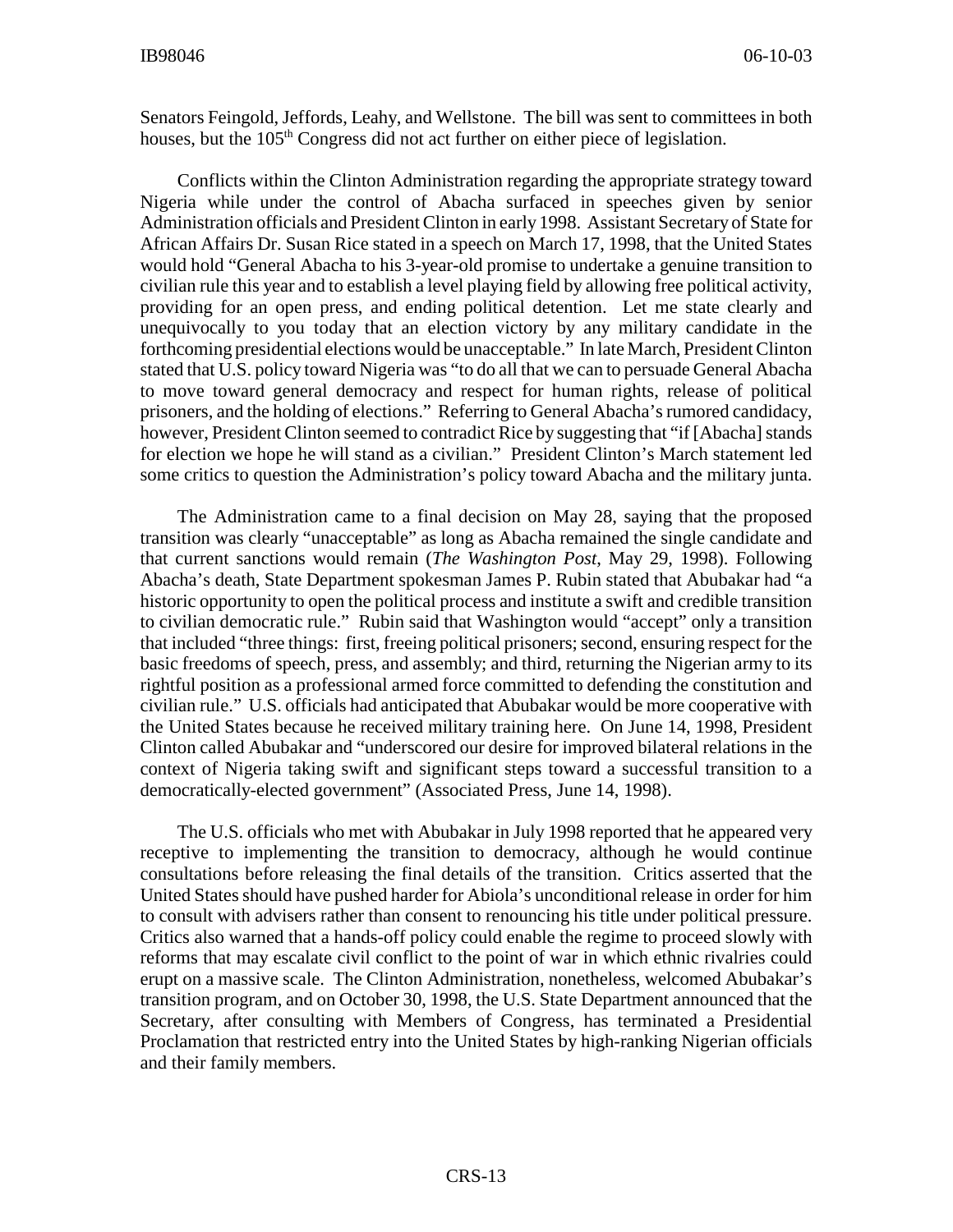### **The United States and the Obasanjo Government**

Relations between Washington and Abuja began to improve shortly after General Abubakar assumed power. In September 1998, Abubakar visited the United States for the U.N. General Assembly meeting, and also came to Washington to meet with President Clinton at the White House. After the meeting, Abubakar said President Clinton told him that if Nigeria stayed on its democratic course, the United States was prepared to help win some debt relief from international lending institutions and might also allow the resumption of direct air links between the U.S. and Nigeria. U.S. Secretary of State Madeleine Albright also praised Abubakar for "taking steps to bring Nigeria back into the world community" (*New York Times*, September 25, 1998). U.S. officials applauded Abubakar's transition program and warmly welcomed the transfer of power to an elected civilian government and promised to work closely with the Obasanjo government.

In mid-October 1999, then Secretary of State Albright visited Nigeria and met with senior government officials and civil society groups. At a press briefing following her Africa tour, Secretary Albright stated that the government and people of Nigeria are "engaged in a dramatic and high-stakes struggle to establish a viable democratic system." She said President Obasanjo "appears truly committed to jump-starting the economy, fighting corruption and resolving regional problems that remain a source of unrest within Nigeria." In late October 1999, President Obasanjo met with President Clinton and other senior government officials in Washington. At a White House press briefing, President Clinton said that "it is very much in America's interests that Nigeria succeed, and therefore we should assist them in their success. We intend to increase our assistance to Nigeria to expand law-enforcement cooperation and to work toward an agreement to stimulate trade and investment between us. We intend to do what we can to help Nigeria recover assets plundered by the previous regime." President Clinton stated that the United States will support "generous debt rescheduling through the Paris Club and encourage other countries to take further steps."

In a meeting with President Obasanjo in Abuja on August 26, 2000, President Clinton stated that the United States is "committed to working with the people of Nigeria to help build stronger institutions, improve education, fight disease, crime and corruption, ease the burden of debt and promote trade and investment in a way that brings more of the benefits of prosperity to people who have embraced democracy." Clinton also made an unprecedented address before the Nigerian parliament in which he underscored the major issues facing Nigeria today, including democratization and ethnic and religious strife. President Clinton announced a number of new initiatives during his Nigeria visit. He pledged \$60 million for AIDS vaccine research and more than \$20 million for Obasanjo's campaigns against malaria, polio, and HIV/AIDS. He also praised Nigeria's regional leadership and promised continued U.S. support for the West African peacekeeping mission in Sierra Leone. He pledged continued U.S. support for education, including the provision of Internet access through the work of NGOs and universities.

In May 2001, President Obasanjo met with President Bush and other senior officials in Washington. President Bush stated that the United States is "in the process of helping provide technical assistance to Nigerian troops so that they are better able to keep those peace missions." At a joint White House press conference, President Bush pledged \$200 million into a new global fund for HIV/AIDS. President Obasanjo said he discussed a number of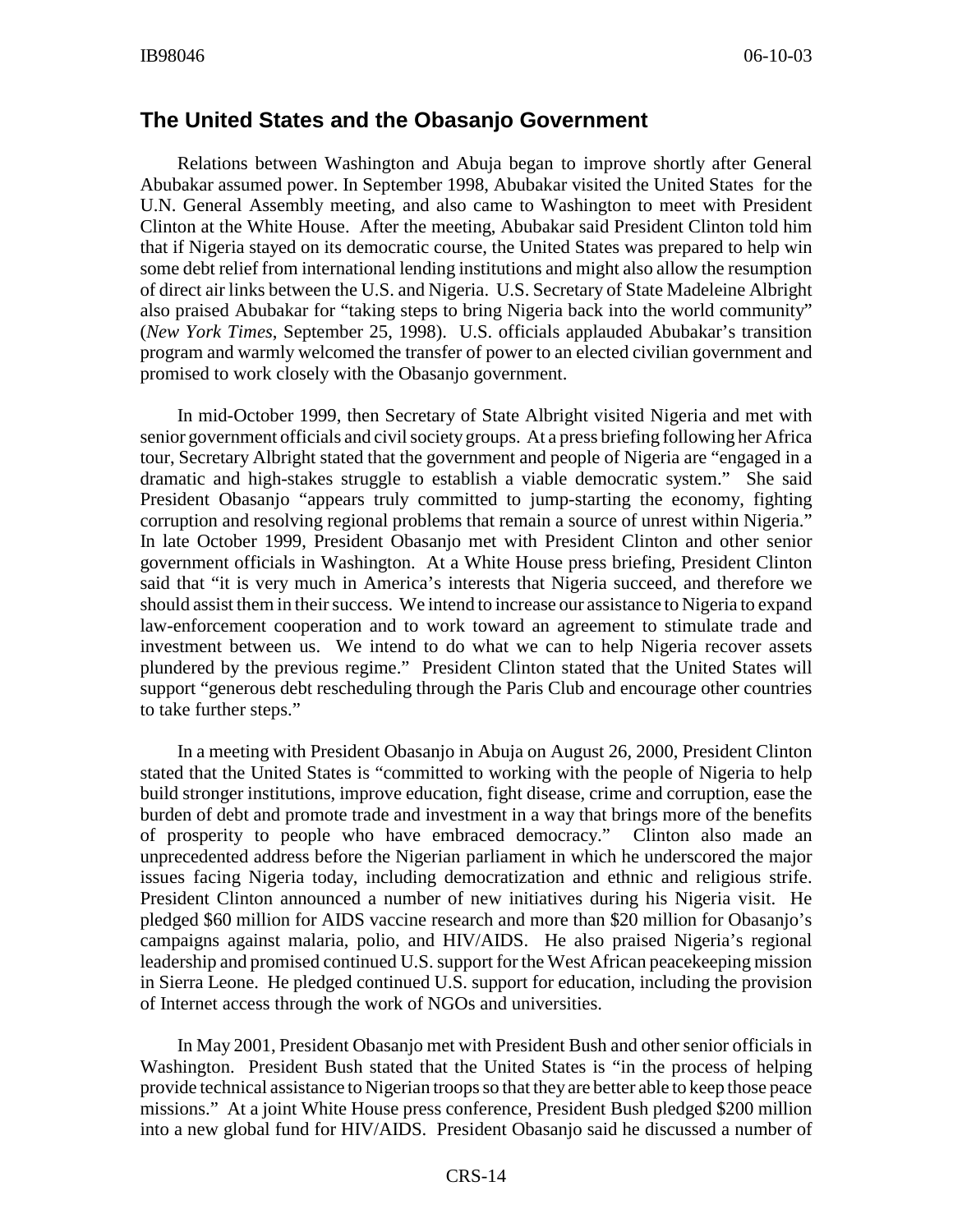issues of mutual interest, including the conflicts in Angola, Democratic Republic of Congo, and Sierra Leone.

| Program                     | 1994                     | 1995                     | 1996  | 1997            | 1998              | 1999  | 2000   | 2001 | 2002* | $2003**$ |
|-----------------------------|--------------------------|--------------------------|-------|-----------------|-------------------|-------|--------|------|-------|----------|
| DA                          | 5.893                    | 6.520                    | 1.670 | 4.100           | 3.500             | 10    | 10.500 | 30.9 | 18.5  | 66.2     |
| <b>CSD</b>                  | $\overline{\phantom{m}}$ | $\qquad \qquad$          | -     | $\qquad \qquad$ | 3.500             | 6.8   | 17.000 | 23.3 | 37.0  |          |
| <b>ESF</b>                  | $\qquad \qquad -$        | --                       | $- -$ | $- -$           | $\qquad \qquad -$ | 6.9   | 20,000 | 23.4 |       |          |
| <b>FMF</b><br><b>Grants</b> | $- -$                    | $\overline{\phantom{0}}$ | -     |                 |                   | -     | 10.000 |      |       |          |
| P. Corps                    | 1.047                    | .429                     | $- -$ | $- -$           | $-$               | $- -$ | $- -$  |      |       |          |
| <b>IMET</b>                 | -                        | $\qquad \qquad$          | -     |                 |                   | .090  | .600   |      |       |          |
| <b>Total</b>                | 6.940                    | 6.949                    | 1.670 | 4.100           | 7.000             | 23.80 | 58.100 | 77.7 | 55.6  | 66.2     |

**Table 1. U.S. Assistance to Nigeria** (\$ millions, fiscal years)

**Table Abbreviations:**

DA=Development Assistance

CSD=Child Survival and Disease Programs Fund

ESF=Economic Support Fund

P. Corps=Peace Corps

IMET=International Military Education and Training

\* Estimate

\*\*Request

# CONGRESSIONAL HEARINGS, REPORTS, AND DOCUMENTS

- Testimony by Assistant Secretary of State for African Affairs Susan Rice before the House Committee on International Relations. "Prospects for Democracy in Nigeria." June 25, 1998.
- U.S. Congress. House. Committee on International Relations. Subcommittee on Africa. *United States Policy Toward Nigeria.* Hearing, 105<sup>th</sup> Congress, 1<sup>st</sup> session. September 18, 1997. Washington, U.S. Government Printing Office, 1997. 35 pp.

# FOR ADDITIONAL READING

For an extensive list of Internet resources on Nigeria, including news on politics, the economy, and the culture, see [http://www-sul.stanford.edu/depts/ssrg/africa/nigeria.html].

Boustany, Nora. "Quiet Confidence in Nigeria's Future." *The Washington Post*. November 11, 1998. A30 p.